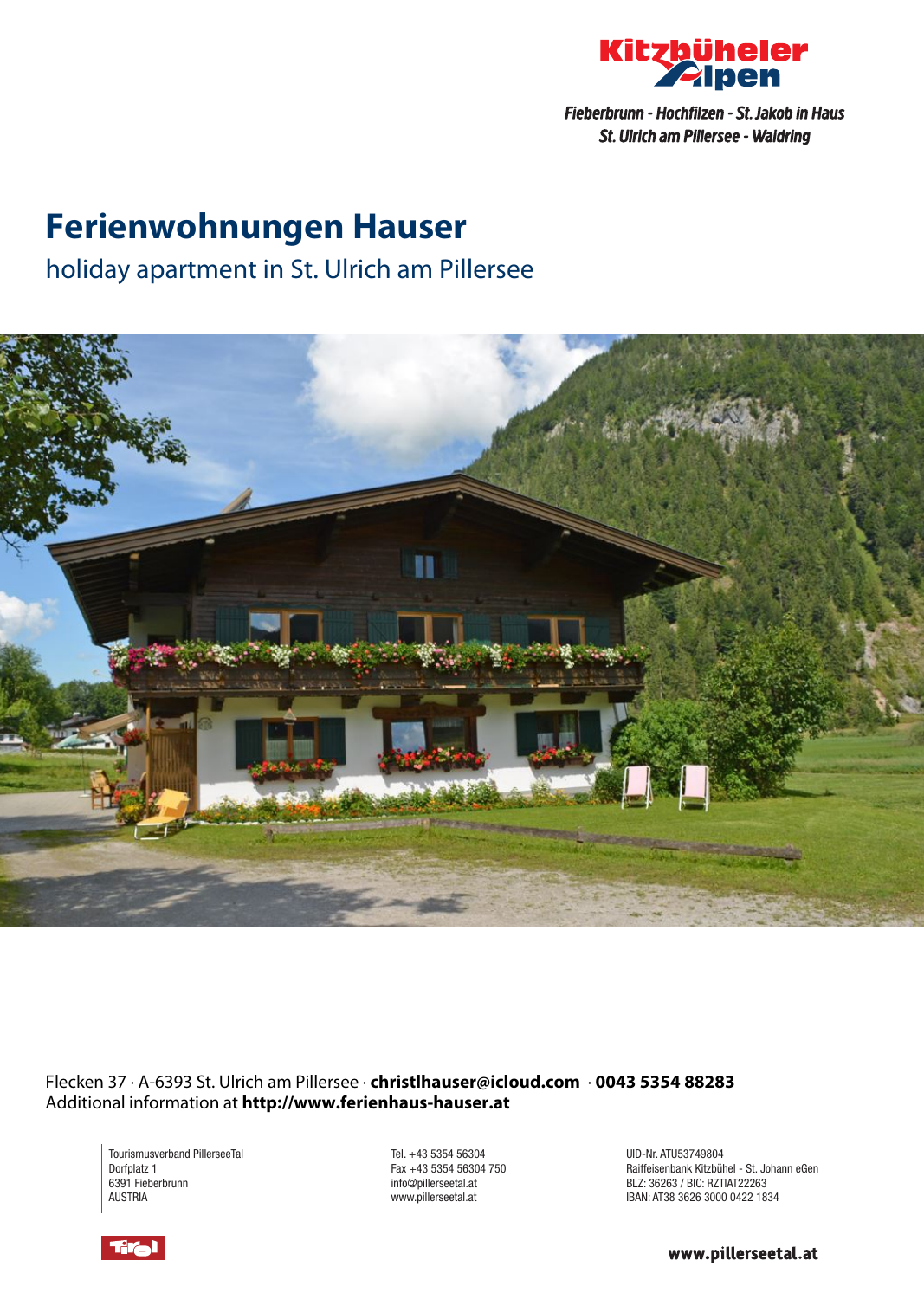

# **Ferienwohnungen Hauser** holiday apartment in St. Ulrich am Pillersee

The sunny and quiet position in Flecken invites to <sup>a</sup> relaxing holiday. In summer you sit in the sun in front of the house. In the winter you enjoy the warmth of the tiled stove in the lounge. Only 400 meters away from the lift, the cross-country course is beside the house. Milk, yogurt, bacon and schnapps of our own production.



outskirts of town · quiet location

Tourismusverband PillerseeTal Dorfplatz 1 6391 Fieberbrunn AUSTRIA

Tel. +43 5354 56304 Fax +43 5354 56304 750 info@pillerseetal.at www.pillerseetal.at

UID-Nr. ATU53749804 Raiffeisenbank Kitzbühel - St. Johann eGen BLZ: 36263 / BIC: RZTIAT22263 IBAN: AT38 3626 3000 0422 1834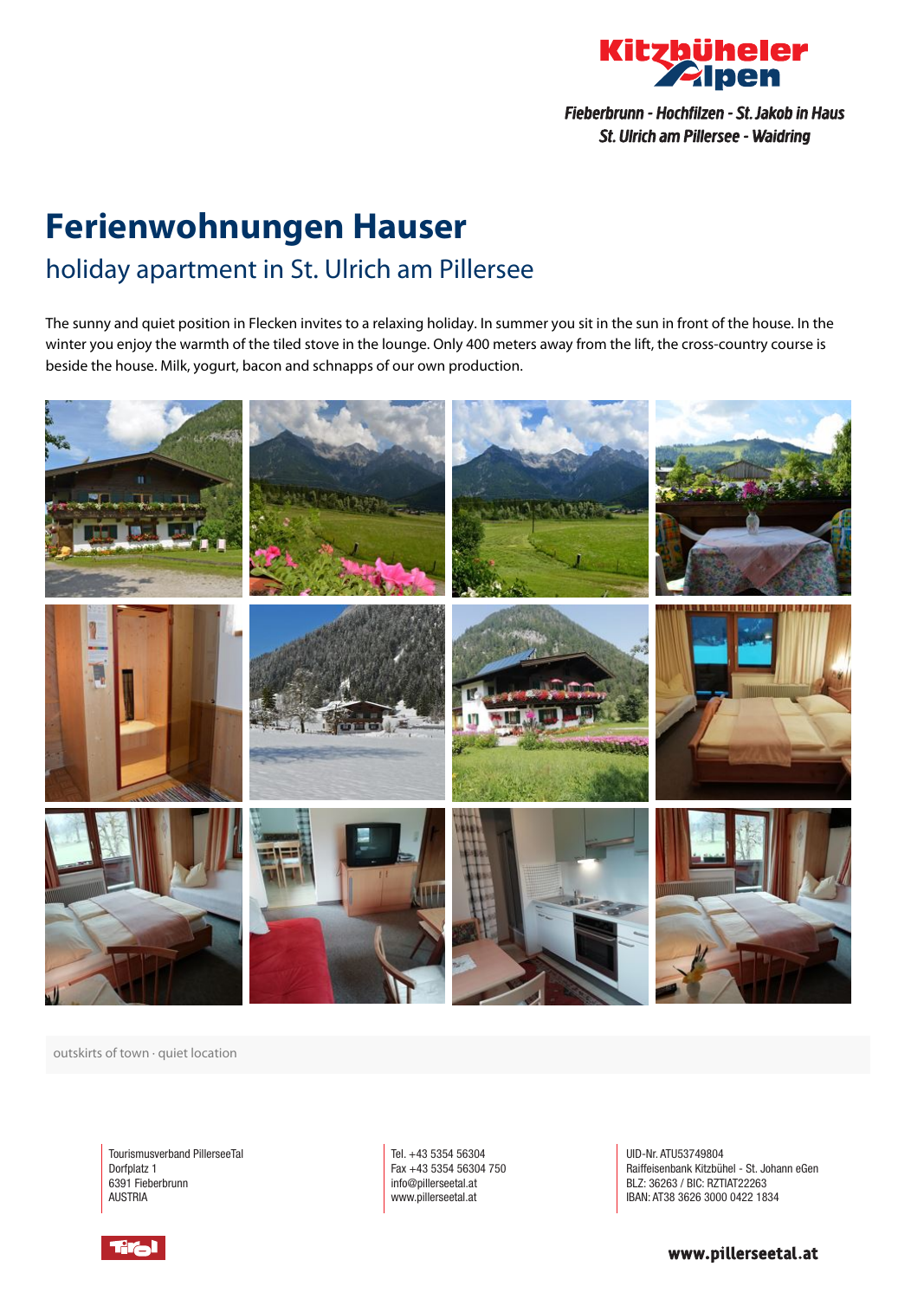

### **Rooms and Apartments**

Current Offers

#### **[Apartment,](https://www.kitzbueheler-alpen.com/en/pital/accommodation/booking/ferienwohnungen-hauser-1.html?utm_medium=PDF&utm_campaign=Vermieter-Prospekt&utm_source=Ferienwohnungen+Hauser) shower, toilet, 2 bed rooms**



apartment for 2 - 6 pers. with 2 sleeping rooms, shower/toilet, Sat TV and balcony in the first etage. The kitchen is in the groundfloor of the house.

**€ 50,00** per apartment on 28.06.2022 **TO THE OFFER**

ab

1-6 Personen  $\cdot$  2 Bedrooms  $\cdot$  60 m<sup>2</sup>

#### **[Apartment](https://www.kitzbueheler-alpen.com/en/pital/accommodation/booking/ferienwohnungen-hauser-1.html?utm_medium=PDF&utm_campaign=Vermieter-Prospekt&utm_source=Ferienwohnungen+Hauser) for four persons**



1-4 Personen  $\cdot$  2 Bedrooms  $\cdot$  55 m<sup>2</sup>

#### **Double room, shower, toilet**

request 1 extra double room available for extra charge.

1 bedroom with shower/toilet, combined living-/bedroom with shower/toilet, kitchen and balcony. <sup>55</sup> <sup>m</sup>². Non-smokers only. On

ab **€ 50,00** per apartment on 28.06.2022

**TO THE OFFER**



Cosy double bed romm with <sup>a</sup> sunny balcon and wonderfull view.



ab

3 Personen

Tourismusverband PillerseeTal Dorfplatz 1 6391 Fieberbrunn AUSTRIA

Tel. +43 5354 56304 Fax +43 5354 56304 750 info@pillerseetal.at www.pillerseetal.at

UID-Nr. ATU53749804 Raiffeisenbank Kitzbühel - St. Johann eGen BLZ: 36263 / BIC: RZTIAT22263 IBAN: AT38 3626 3000 0422 1834